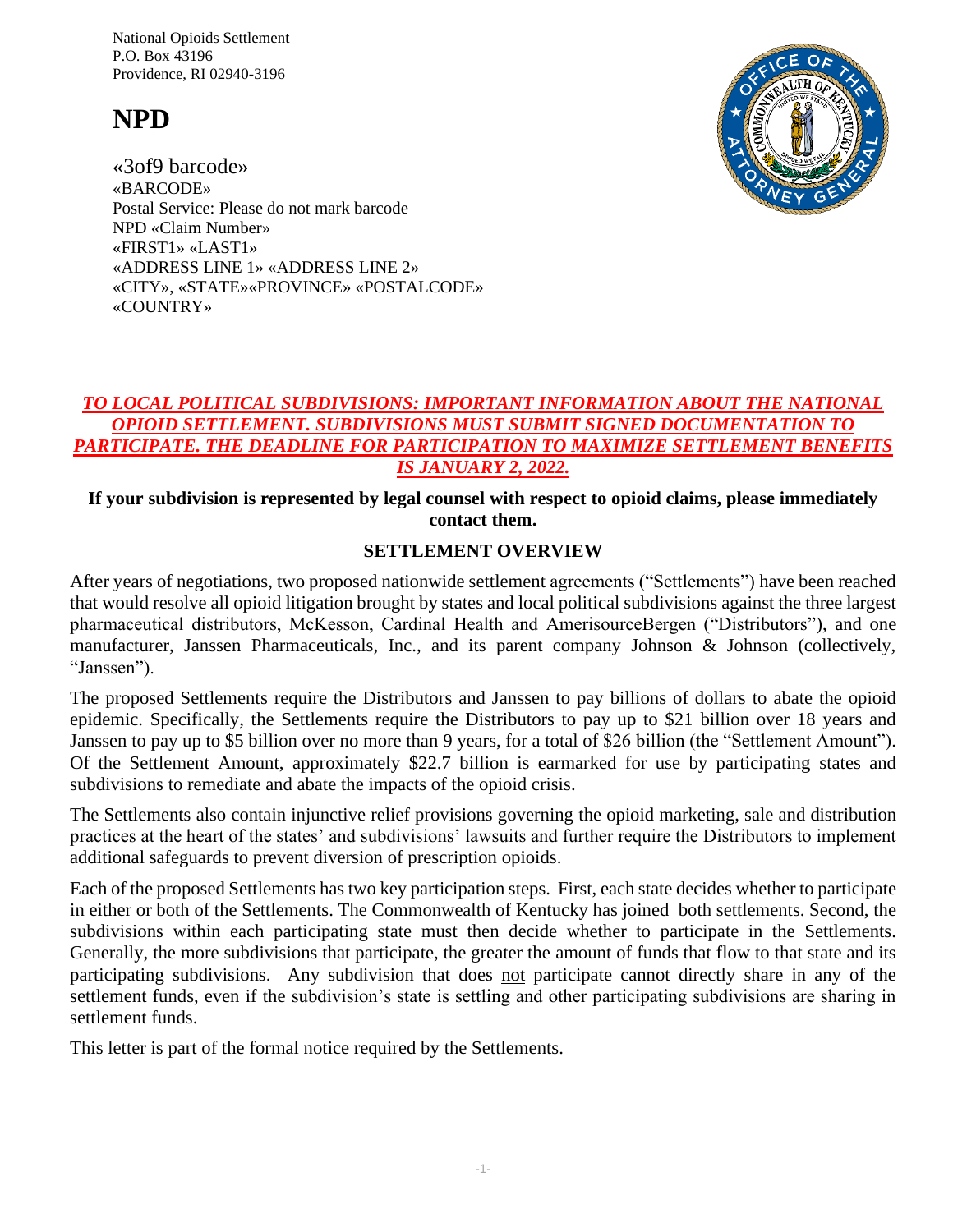## **WHY IS YOUR SUBDIVISION RECEIVING THIS NOTICE?**

You are receiving this letter because Kentucky has elected to participate in both of the two national Settlements against (1) the Distributors, and (2) Janssen, and your subdivision may participate in the Settlements to which Kentucky has agreed. This notice is being sent directly to subdivisions and also to attorneys for subdivisions that we understand are litigating against these companies. If you are represented by legal counsel with respect to opioid claims, please immediately contact them. Please note that there is no need for subdivisions to be represented by an attorney or to have filed a lawsuit to participate in the Settlements.

## **WHERE CAN YOU FIND MORE INFORMATION?**

This letter is intended to provide a brief overview of the Settlements. Detailed information about the Settlements may be found at: https://nationalopioidsettlement.com/. This national settlement website also includes links to information about how the Settlements are being implemented in Kentucky and how settlement funds will be allocated within the Commonwealth. This website will be supplemented as additional documents are created. The Kentucky Attorney General's Office has also set up a state-specific website, which may be found at: https://Ag.Ky.Gov/OpioidSettlement.

## **HOW DO YOU PARTICIPATE IN THE SETTLEMENTS?**

**You must go to the national settlement website to register to receive in the coming weeks and months the documentation your subdivision will need to participate in the Settlements (if your subdivision is eligible). All required documentation must be executed and submitted electronically through the website and must be executed using the "DocuSign" service.** As part of the registration process, your subdivision will need to identify, and provide the email address for, the individual who will be authorized to sign formal and binding documents on behalf of your subdivision.

### Your unique Subdivision Identification Number to use to register is: <<SubdivisionRegistrationCode>>.

## **HOW WILL SETTLEMENT FUNDS BE ALLOCATED IN EACH STATE?**

The settlement funds are first divided among the participating states according to a formula developed by the participating states' Attorneys General that considers population and the severity of harm caused by the opioid epidemic in each participating state. Each state's share of the abatement funds is then further allocated within each state according to agreement between the state and its subdivisions, applicable state allocation legislation, or, in the absence of these, the default provisions in the agreements.

The Kentucky General Assembly has enacted KRS 15.291 through KRS 15.293 to govern the use and disposition of funds received from the Settlements. You may refer to these statutes for the details of the law, or go to https://Ag.Ky.Gov/OpioidSettlement to learn more about the Settlements.

In reviewing allocation information, please note that while all subdivisions may participate in the Settlements, not all subdivisions are eligible to receive direct payments. To promote efficiency in the use of abatement funds and avoid administratively burdensome disbursements that would be too small to add a meaningful abatement response, certain smaller subdivisions do not automatically receive a direct allocation. However, participation by such subdivisions will help maximize the amount of abatement funds being paid in the Settlements, including the amounts going to counties, cities, and other eligible subdivisions.

You may be contacted by the Kentucky Attorney General's Office with additional information regarding the allocation of settlement funds. Subdivisions with legal representation can expect information from their attorneys as well. We encourage you to review all materials and to follow up with any questions. The terms of these Settlements are complex, and we want to be sure you have all the information you need to make your participation decision.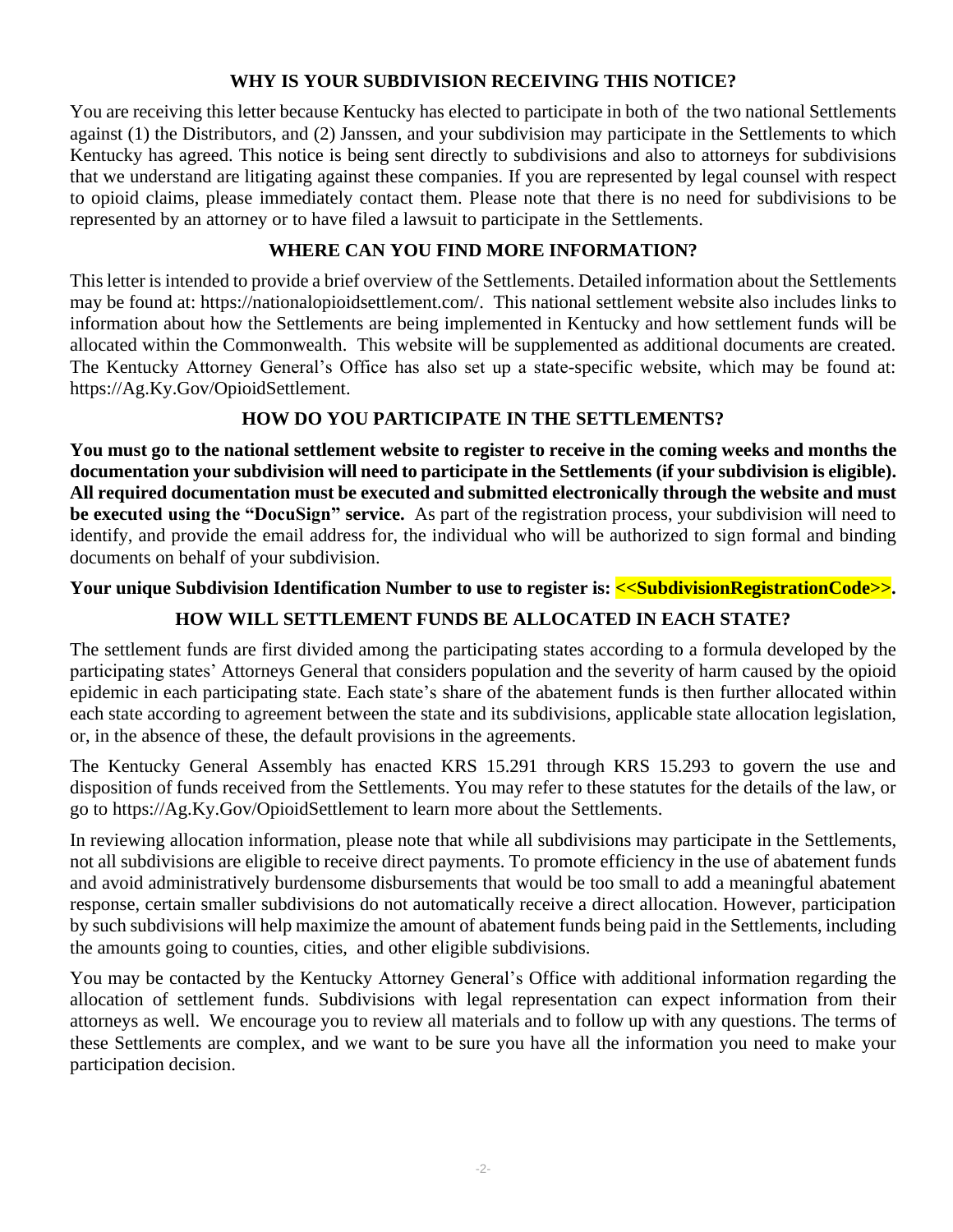### **WHY YOU SHOULD PARTICIPATE**

A vast majority of states have joined the Settlements, and attorneys for many subdivisions have already announced support for them. For example, the Plaintiffs' Executive Committee, charged with leading the litigation on behalf of more than 3,000 cities, counties and others against the opioid industry, and consolidated in the national multi-district litigation ("MDL") pending before Judge Dan Aaron Polster in the Northern District of Ohio, recommends participation in these Settlements.

Subdivision participation is strongly encouraged, for the following reasons:

First, the amounts to be paid under the Settlements, while insufficient to abate the epidemic fully, will allow state and local governments to commence with meaningful change designed to curb opioid addiction, overdose and death;

Second, time is of the essence. The opioid epidemic continues to devastate communities around the country and it is critical that the funds begin to flow to allow governments to address the epidemic in their communities *as soon as possible*;

Third, if there is not sufficient subdivision participation in these proposed Settlements, the Settlements will not be finalized, the important business practice changes will not be implemented, the billions of dollars in abatement funds will not flow to communities, and more than 3,000 cases may be sent back to their home courts for trial, which will take many years;

Fourth, the extent of participation also will determine how much money Kentucky and its local subdivisions will receive because approximately half of the abatement funds are in the form of "incentive payments," *i.e.*, the higher the participation of subdivisions in a state, the greater the amount of settlement funds that flow into that state;

Fifth, you know first-hand the effects of the opioid epidemic on your community. Funds from these Settlements will be used to commence abatement of the crisis and provide relief to your citizens while litigation and settlement discussions proceed against numerous other defendants in the opioid industry;

Sixth, because pills do not respect boundaries, the opioid epidemic is a national crisis that needs a national solution.

### **NEXT STEPS**

These Settlements require that you take affirmative steps to "opt in" to the Settlements. If you do not act, you will not receive any settlement funds and you will not contribute to reaching the participation thresholds that will deliver the maximum amount of abatement funds to your state.

First, register your subdivision on the national settlement website so that information and documents required to participate can be sent to you. You will need the email address of the person who will be authorized to sign on behalf of your subdivision. This is the only action item needed at this time.

Second, have your authorizing person(s) or body begin to review the materials on the websites concerning the settlement agreement terms, allocation and other matters. Develop a list of questions for your counsel or the Attorney General's Office. In the very near future, your subdivision will need to begin the process of deciding whether to participate in the proposed Settlements, and subdivisions are encouraged to work through this process well before the January 2, 2022 deadline to be an initial participating subdivision. Again, the Attorney General's Office, your counsel, and other contacts within the state are available to discuss the specifics of the Settlements within your state, and we encourage you to discuss the terms and benefits of the Settlements with them.